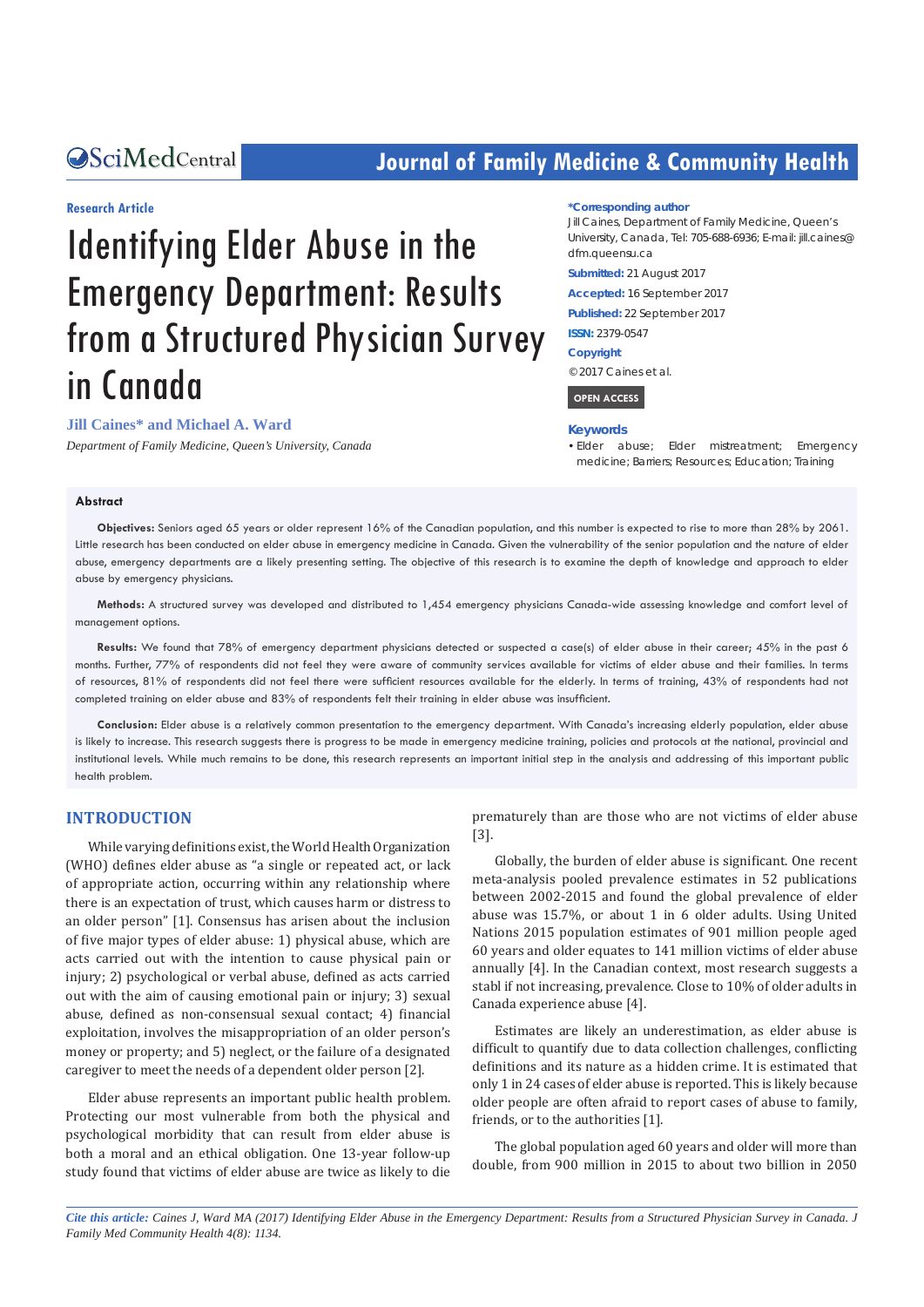[1]. In Canada, seniors aged 65 years or older compose 16% of the population; a percentage that will continue to increase (6). This group is projected to represent between 23% and 25% of the population by 2036 and between 24% and 28% by 2061 [7].

Some studies conclude that Canada's aging population will increase elderly patient use of emergency departments, and comprise 35% to 60% of all visits [8]. Emergency departments provide vital health care to Canada's elderly, often serving as entry points to hospitalization and long-term care and providing afterhours care to seniors unable to access a primary care provider [9]. Despite Canada's elderly population and the increased likelihood of seniors to present at the emergency department, very little data exists on the identification and knowledge of elder abuse by emergency department physicians.

This issue has been investigated in the United States, though not recently. In 1997, a questionnaire was sent out to 3,000 members of the American College of Emergency Physicians (ACEP) in the United States. The questions asked about physicians' comfort with their ability to recognize victims of elder abuse. Results showed that emergency department physicians did not think that a clear-cut definition of abuse existed. Only 25% of respondents were able to recall education regarding elder abuse during their medical residency. Responding physicians also believed that resources on elder abuse were insufficient [10].

The ACEP drafted a policy resource and education paper entitled "Recognition and Management of Elder Abuse" [11]. Currently, no such policy exists for Canadian emergency physicians. Accordingly, the objective of this current survey was to examine the depth of knowledge and approach to elder abuse by emergency physicians in Canada. This undertaking, while not exhaustive, represents an important initial step in creating a landscape of information on this important public health issue.

#### **STUDY DESIGN**

We set out to examine the depth of knowledge and approach to elder abuse by emergency department physicians in Canada. To do so, a survey and delivery method were developed based on the 1997 ACEP survey.

This survey was comprised of 27 questions and distributed to 1,454 emergency physicians across Canada who were members of the Canadian Association of Emergency Physicians during the survey period (January – February 2016).

The survey was pre-tested in the emergency department of the Ross Memorial Hospital in Lindsay, Ontario.

### **RESULTS**

Of the 1,454 surveys delivered, responses were received from 125 emergency physicians: a response rate of 8.5%.

As shown in Table 1, overall the responses were fairly ageand gender-balanced. There were similar response rates from physicians in FRCPC Emergency Medicine (a Royal College specialty training stream) and CCFP Emergency Medicine (a family medicine training stream) tracks. Responses were received from a wide range of years of practice and there was a fair balance between tertiary and academic centres. We received

| <b>Characteristic</b>                                     | % Sample | Characteristic                                                                                                                   | $\frac{0}{0}$<br>Sample |
|-----------------------------------------------------------|----------|----------------------------------------------------------------------------------------------------------------------------------|-------------------------|
| Age                                                       |          | <b>Years of Active</b><br>Practice                                                                                               |                         |
| 20-30                                                     | 12%      | Current training                                                                                                                 | 10%                     |
| 31-40                                                     | 27%      | 1-5 years                                                                                                                        | 24%                     |
| 41-50                                                     | 27%      | 6-10 years                                                                                                                       | 10%                     |
| $51 - 60$                                                 | 24%      | $11-15$ years                                                                                                                    | 13%                     |
| $60+$                                                     | 9%       | $16-20$ years                                                                                                                    | 9%                      |
| Prefer not to say                                         | 2%       | $20+$ years                                                                                                                      | 32%                     |
| Gender                                                    |          | No response                                                                                                                      | 2%                      |
| Male                                                      | 56%      | Type of hospital                                                                                                                 |                         |
| Female                                                    | 40%      | Community                                                                                                                        | 42%                     |
| Prefer not to say                                         | 4%       | Tertiary (academic)                                                                                                              | 56%                     |
| Province*                                                 |          | Other                                                                                                                            | 2%                      |
| Newfoundland and<br>Labrador                              | 1%       | Community Size**                                                                                                                 |                         |
| Northwest Territories                                     | 1%       | Over 1 million                                                                                                                   | 31%                     |
| British Columbia                                          | 12%      | 500,000 - 1 million                                                                                                              | 19%                     |
| Alberta                                                   | 8%       | $100,000 - 500,000$                                                                                                              | 17%                     |
| Saskatchewan                                              | 2%       | $50,000 - 100,000$                                                                                                               | 15%                     |
| Manitoba                                                  | 6%       | $10,000 - 50,000$                                                                                                                | 13%                     |
| Ontario                                                   | 54%      | $5,000 - 10,000$                                                                                                                 | 3%                      |
| Quebec                                                    | 5%       | $1,000 - 5,000$                                                                                                                  | $1\%$                   |
| Nova Scotia                                               | 10%      | Under 1000                                                                                                                       | $0\%$                   |
| Professional<br>Qualifications                            |          |                                                                                                                                  |                         |
| <b>Family Medicine</b><br>Resident                        | 3%       |                                                                                                                                  |                         |
| <b>Emergency Medicine</b><br>Resident                     | 10%      |                                                                                                                                  |                         |
| <b>FRCPC</b> Emergency<br>Medicine                        | 30%      |                                                                                                                                  |                         |
| <b>CCFP</b> Emergency<br>Medicine                         | 40%      |                                                                                                                                  |                         |
| <b>CCFP</b>                                               | 14%      |                                                                                                                                  |                         |
| Other                                                     | 4%       |                                                                                                                                  |                         |
| Brunswick, Prince Edward Island, Yukon, Nunavut.<br>size. |          | *No responses were received from emergency physicians in New<br>** One respondent answered "Don't know" in response to community |                         |

input from physicians in many communities, however responses were strongly weighted geographically towards Ontario.

Of the emergency department physicians that responded to the survey, over 85% perceived elder abuse to occur at least "sometimes."

In assessing prevalence, 78% of respondent physicians suspected a case of elder abuse during their career; 73% in the past 5 years and 45% within the previous 12 months (Table 2).

Respondents identified that the most common type of elder abuse they encountered in their practices was neglect followed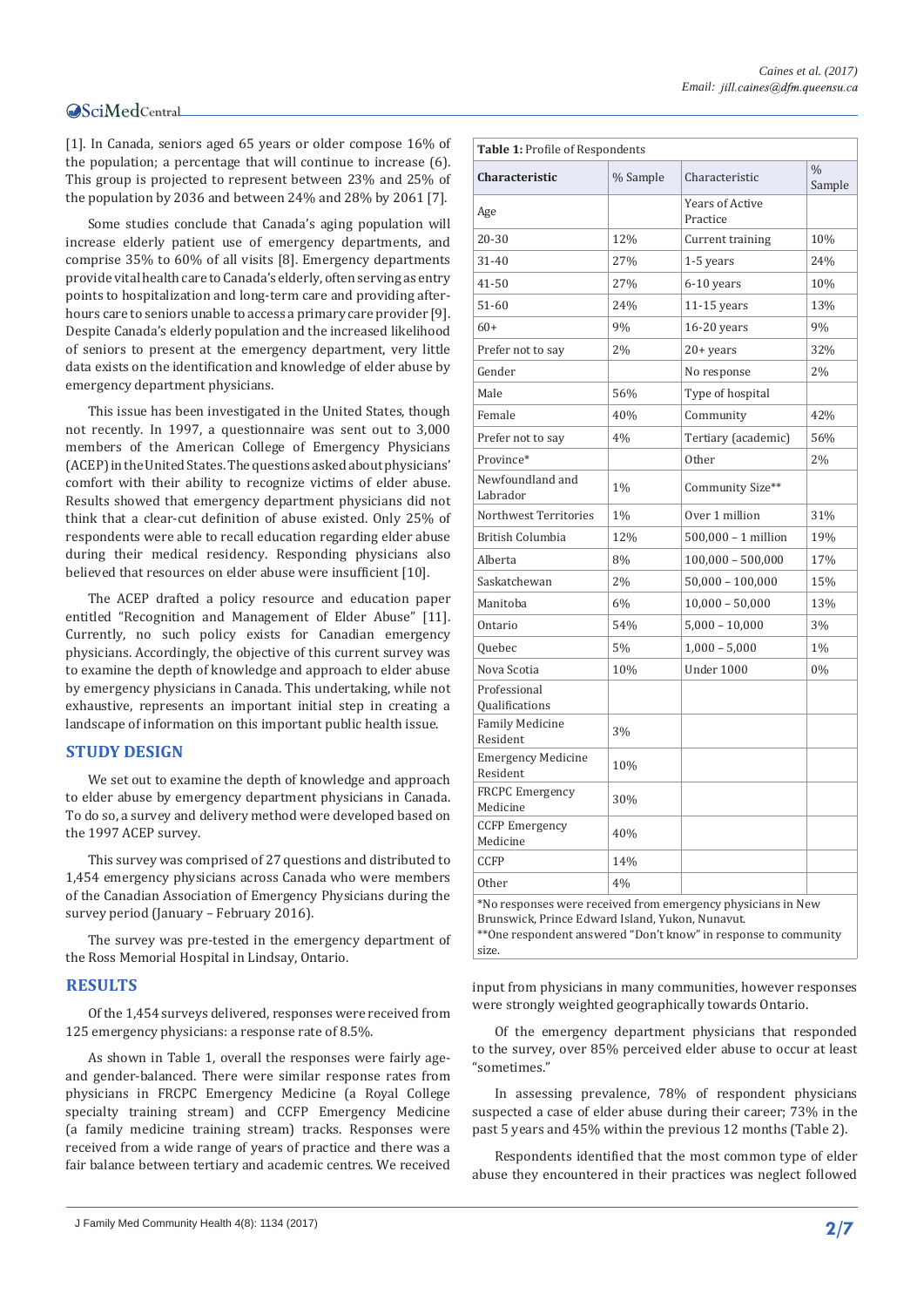| <b>Table 2:</b> Suspected Abuse among Emergency Physicians                |     |  |  |
|---------------------------------------------------------------------------|-----|--|--|
| "Have you seen a suspected case of elder abuse in your career?"           |     |  |  |
| <b>Yes</b>                                                                | 78% |  |  |
| N <sub>0</sub>                                                            | 17% |  |  |
| Unsure                                                                    | 0%  |  |  |
| No answer                                                                 | 5%  |  |  |
| "Have you seen a suspected case of elder abuse in the past 12<br>months?" |     |  |  |
| <b>Yes</b>                                                                | 45% |  |  |
| No                                                                        | 27% |  |  |
| <b>Unsure</b>                                                             | 8%  |  |  |
| No answer                                                                 | 20% |  |  |
| "Have you seen a suspected case of elder abuse in the past 5 years?"      |     |  |  |
| <b>Yes</b>                                                                | 73% |  |  |
| N <sub>0</sub>                                                            | 4%  |  |  |
| <b>Unsure</b>                                                             | 4%  |  |  |
| No answer                                                                 | 19% |  |  |

by financial abuse. The majority of responding physicians (60%) suspected cases occurred in the home.

In terms of reporting, responding physicians "always" or "often" asked patients direct questions less than half the time (44%) they expected abuse. The majority (64%) of respondents had not reported the elder abuse that they had suspected. However, 83% of respondents felt it was a physician's responsibility to report suspected abuse (Table 3).

The majority of respondents felt they knew how to report suspected cases of domestic (68%) and institutional (63%) elder abuse. However, over 50% of responding physicians stated their emergency department did not have a written protocol to address elder abuse, while 39% were "unsure" whether a written protocol existed (Table 4).

Of all respondents, 77% did not feel they were aware of the community services available for victims of elder abuse and their families (Table 5). In terms of resources, 81% of respondents did not feel there were sufficient resources available for elderly victims of abuse (Figure 1). Finally, 35% of respondents had not completed training on elder abuse and 83% of responding emergency department physicians felt their training in elder abuse was insufficient (Figure 2).

#### **DISCUSSION**

Canada is facing an increasingly aging population that presents to emergency departments more often and with more complex illnesses than other age group. This study suggests that elder abuse is commonly suspected in Canadian emergency departments and highlights gaps in combatting this pervasive social problem.

Numerous similarities exist in the results from with the previous 1997 survey of emergency physicians in the United States and this current Canadian research. Both point to the fact that emergency departments are insufficiently resourced to manage suspected cases of elder abuse. In the U.S. study, 31% of emergency physicians confirmed having a written protocol to report elder abuse whereas this Canadian data suggests that only 2% of respondents reported there was such a protocol.

| <b>Table 3:</b> Elder Abuse Reporting by Emergency Physicians                                   |     |  |  |  |
|-------------------------------------------------------------------------------------------------|-----|--|--|--|
| "When you suspect mistreatment, how often do you ask ED<br>patients direct questions about it?" |     |  |  |  |
| Always                                                                                          | 15% |  |  |  |
| Often                                                                                           | 28% |  |  |  |
| Sometimes                                                                                       | 22% |  |  |  |
| Rarely                                                                                          | 11% |  |  |  |
| Never                                                                                           | 3%  |  |  |  |
| No response                                                                                     | 20% |  |  |  |
| "Have you reported suspected abuse to authorities?"                                             |     |  |  |  |
| Yes                                                                                             | 28% |  |  |  |
| N <sub>0</sub>                                                                                  | 64% |  |  |  |
| No response                                                                                     | 8%  |  |  |  |
| "Do you feel it should be a physician's responsibility to report<br>suspected cases of abuse?"  |     |  |  |  |
| Yes                                                                                             | 83% |  |  |  |
| N <sub>0</sub>                                                                                  | 10% |  |  |  |
| No response                                                                                     | 6%  |  |  |  |

#### **Table 4:** Written Protocols for Reporting Elder Mistreatment. **"Does your emergency department have a written protocol for the reporting of elder mistreatment?"**

| reporting of eiger mistreatment? |     |  |
|----------------------------------|-----|--|
| Yes                              | 2%  |  |
| N <sub>0</sub>                   | 53% |  |
| Unsure                           | 39% |  |
| No response                      | 6%  |  |

| <b>Table 5: Familiarity with Community Services</b>                                                                        |     |  |
|----------------------------------------------------------------------------------------------------------------------------|-----|--|
| "Are you familiar with the types of community services available<br>for victims of elder mistreatment and their families?" |     |  |
| Yes                                                                                                                        | 16% |  |
| N <sub>0</sub>                                                                                                             | 77% |  |
| No response                                                                                                                | 6%  |  |

**Table 6:** Signs and Symptoms of Elder Abuse

Bruising in unusual locations (not over bony prominences; on lateral arms, face, or back; larger than 5 cm)

Burns in patterns inconsistent with unintentional injury or with the explanation provided (e.g., stocking or glove pattern, suggesting forced immersion)

Decubitus ulcers, unless the result of unavoidable decline

Dehydration, fecal impaction Evidence of sexual abuse

Intraoral soft tissue injuries

Malnutrition, medically unexplained weight loss

Missing medications

Patterned injuries such as hand slap or bite marks; ligature marks or scars around wrists, ankles, or neck suggesting inappropriate restraint Poor control of medical problems despite a reasonable medical plan and access to medication Subconjunctival or vitreous ophthalmic hemorrhage Traumatic alopecia or scalp swelling

Unexplained fractures

Unusual delay in seeking medical attention for injuries

Urine burns (similar to severe diaper rash), dirty clothing, or other signs of inattention to hygiene

J Family Med Community Health 4(8): 1134 (2017) **3/7**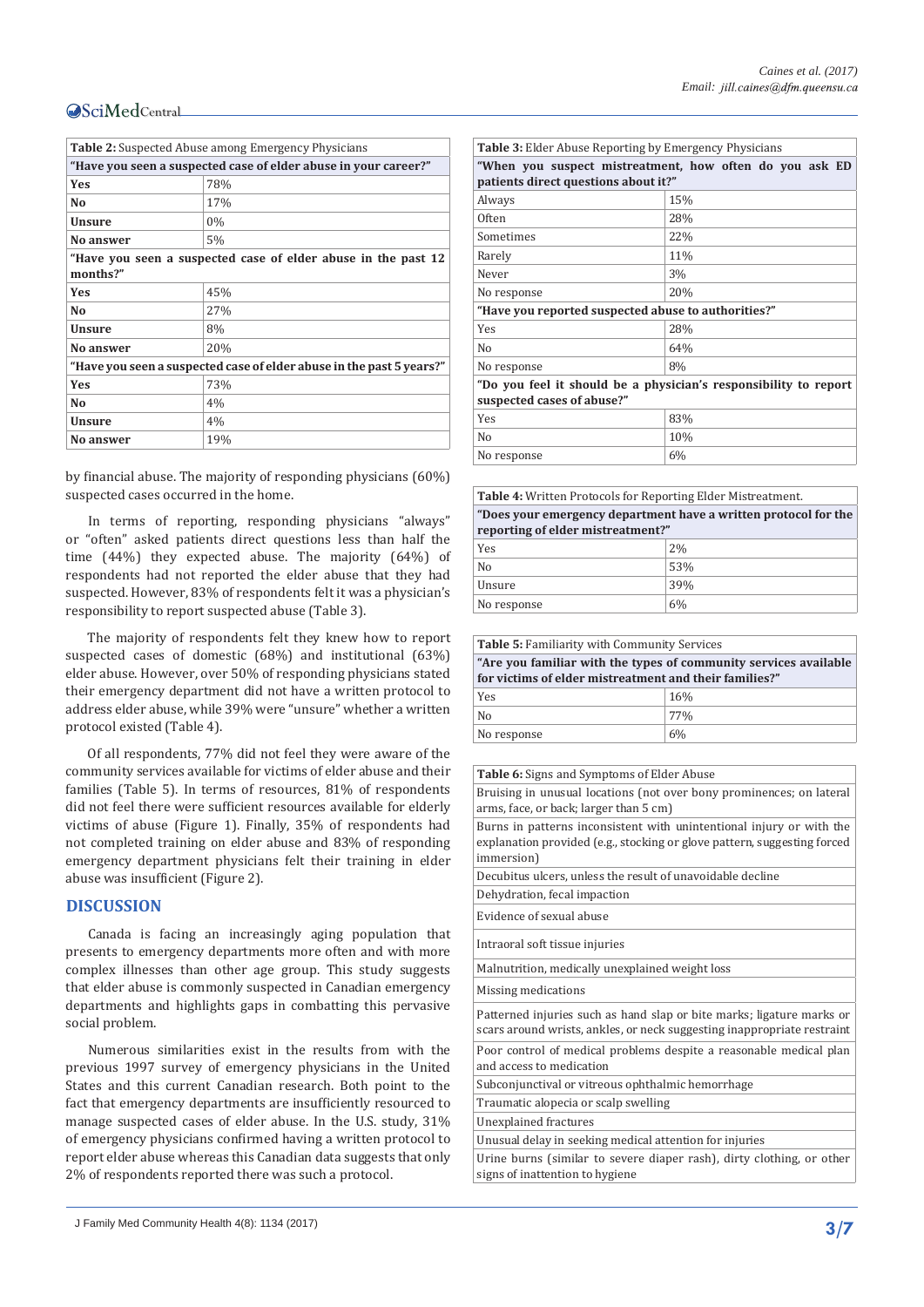

**Figure 1** "Responses to: Are there sufficient resources available for elderly victims of abuse?".



Respondents in both studies indicated insufficient training on elder abuse. Only 25% of respondents recalled educational content pertaining to elder mistreatment during their emergency medicine residencies in the United States while 83% of Canadian respondents in this current research felt their training in elder abuse was insufficient. In addition respondents in both studies, 92% in the United States and 81% in Canada, agreed that there were insufficient resources available to address the issue adequately.

Our current study suggests that gaps exist related to education and resources for elder abuse assessment and management in some Canadian emergency departments. These gaps appear to be due to a number of factors including inadequacies of: research; training; awareness of community services; and continuing education. There is a recognized need for further resources to identify and respond to abuse or, at the very least, an appreciated lack of awareness among emergency department physicians of the resources available to them and patients in their communities. Further awareness and education for physicians through residency training and continuing medical education opportunities will be essential in adequately addressing elder abuse moving forward.

Importantly, this study identifies systemic gaps in identifying

and addressing elder abuse in Canada's emergency departments. While reporting elder abuse to law enforcement can be contentious and rife with conflict with patient autonomy, trust and confidentiality, physicians have a professional and ethical obligation to ensure vulnerable patients are supported. Over 90% of respondents noted that there was no written protocol or they were unaware of one to respond to elder abuse in their emergency departments. The majority of respondents were unsure what community services were available. These findings underscore the importance of having established protocols and involving an interdisciplinary team to ensure victims of elder abuse are identified and provided with appropriate, timely care, assistance and advocacy.

Clearly, elder abuse represents an important public health issue. The emergency department setting is an ideal setting to detect elder abuse as visits are often unplanned and there is opportunity for the patient to be assessed by multiple health care professionals both of which make it more difficult to hide evidence of abuse. While no tool has been validated in the emergency department setting to identify abuse, the Elder Abuse Suspicion Index (EASI) has been validated in the primary care setting and can be used as a guide. The EASI is a short questionnaire comprised of five patient-answered items and one physician question. It has a sensitivity of 0.47 and specificity of 0.75. In addition, emergency department physicians can be vigilant in screening for physical signs of abuse such as unusual bruising, burns inconsistent with unintentional injury, dehydration, fecal impaction and malnutrition [12].

Given the prevalence of elder abuse and its presentation at emergency departments, physicians must remain vigilant for signs and symptoms, which can come in many forms.

There are no federal laws in Canada that make reporting of elder abuse mandatory and elder abuse is not identified in the Criminal Code as a crime. Accordingly, physicians do not have a duty to report a criminal offence related to elder abuse to the police. In fact, this would be considered a breach of confidentiality without consent from the patient or substitute decision-maker [13].

Each Canadian province and territory varies in its approach to how suspected elder abuse is handled [14]. Physicians may be required to report to a designated authority if elder abuse is suspected due to unlawful conduct, incompetent care or treatment, or neglect. In some provinces, this obligation may be triggered only when the patient is a resident of a care home or an in-patient at a public hospital [14].

In the United States, federal law does not specifically address elder abuse however all 50 states and the District of Columbia provide Adult Protective Services (APS) programs for victims [15]. APS is the federal program that receives mandatory reports of suspected abuse and is responsible for case investigations. Forty-nine states (New York is the exception) have mandatory reporting laws that require designated reporters, including physicians, to report any suspicion of abuse to APS, law enforcement, or a regulatory agency. An APS worker then visits the home and conducts an investigation with the goal of verifying or refuting the concern [2].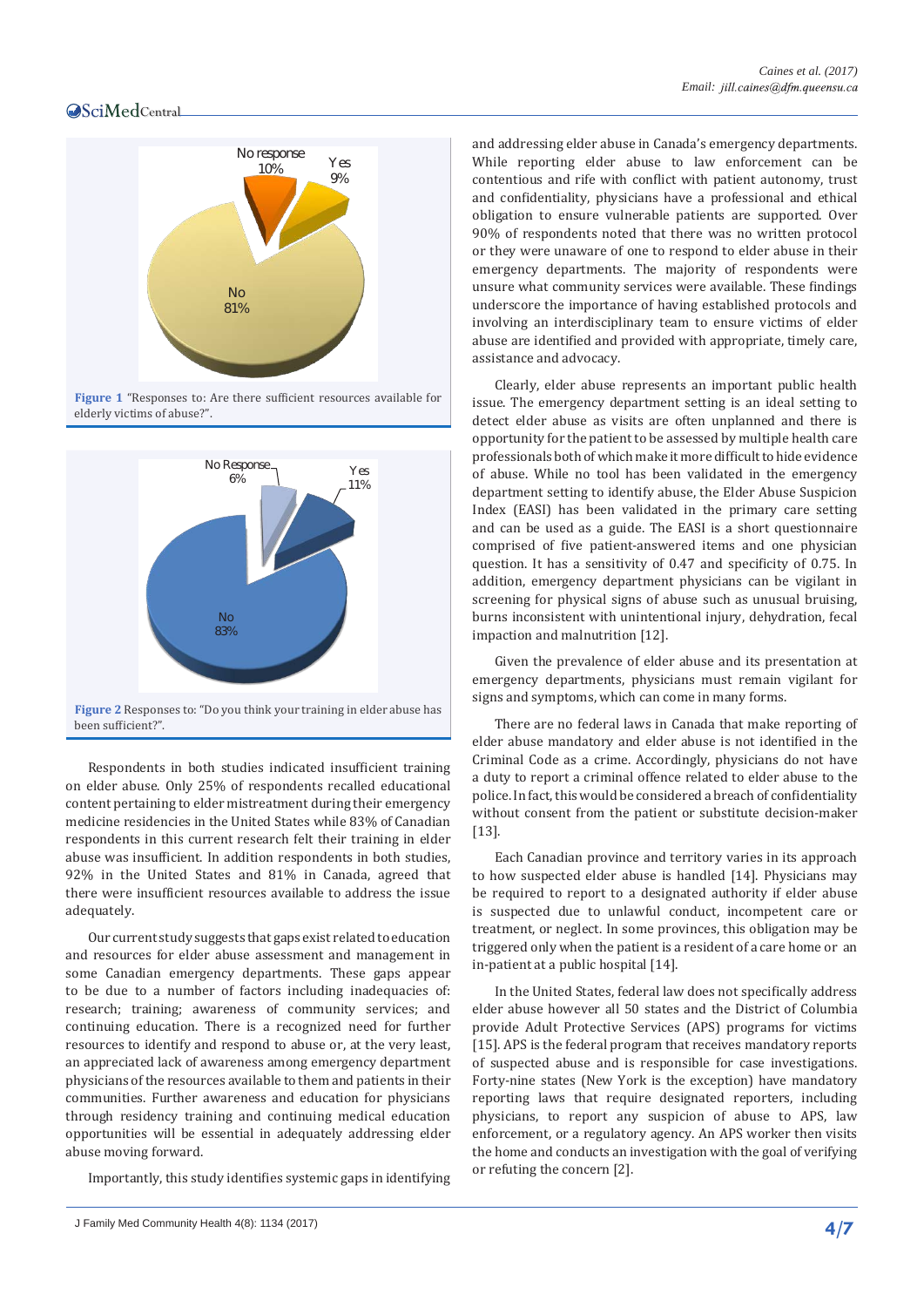Physician awareness of elder abuse in the emergency department is critical to addressing this important issue. But perhaps more importantly these results underscore the need for coordination at the national level to address elder abuse in Canadian emergency departments. In 1999, the ACEP established a policy on elder abuse in the context of emergency medicine underscoring the importance of this issue. Having a coordinated strategy in Canada that provides guidance to emergency departments on establishing protocols, providing adequate training and coordinating an effective multidisciplinary response will be essential. As the Canadian population continues to age we must ensure that appropriate emergency department training and resources are allocated to address elder abuse with effective protocols in place.

Further exploration of elder abuse in the emergency department will be critical. These efforts may result in the creation of a consensus-based working document for Canadian emergency physicians. We will continue to focus on this goal.

Our study, by its preliminary nature, has several limitations. Our sample size approached only 9% and several geographical areas were not adequately sampled. This survey exclusively examined emergency department physicians' knowledge of and approaches to elder abuse in Canada. While many similarities may be inferred internationally, the scope of this study was limited to a national representation. Further, this survey was administered through the CAEP national distribution list. The list does not include all physicians practicing emergency medicine in Canada so is not a completely representative sample source. Finally, while a survey is often used as an initial fact finding instrument, it is by definition, structured and therefore cannot capture the richness and complexity of such a broad subject. We plan to conduct further semi-structured interviews with emergency physicians to try to understand better the nuances of elder abuse going forward.

#### **CONCLUSION**

Elder abuse is a relatively common presentation to the emergency department. With Canada's increasing elderly population, elder abuse is likely to increase. This study suggests there is progress to be made in emergency medicine training, policies and protocols at the national, provincial and institutional levels. Improvements in awareness, coordination of resources and the establishment of protocols will help emergency departments more effectively address elder abuse and help ensure this vulnerable population is protected.

#### **APPENDIX A: SURVEY**

- 1) DemographicsWhat is your age?
- $-20-30$
- $31 40$
- $41 50$
- $51-60$
- $60+$
- Prefer not to say
- 2) What is your gender?
- **Female**
- **Male**
- Prefer not to say
- 3) What is your most relevant professional qualification?
- Family Medicine Resident
- **Emergency Medicine Resident**
- FRCPC Emergency Medicine
- CCFP Emergency Medicine
- $CCFP$
- Other please specify:

4) Please identify your current province or territory of practice:

- **British Columbia**
- • Alberta
- **Saskatchewan**
- **Manitoba**
- • Ontario
- • Quebec
- New Brunswick
- Nova Scotia
- Prince Edward Island
- Newfoundland
- • Yukon
- Northwest Territories
- • Nunavut

5) How many years have you been in active practice (excluding fellowships)?

- 1-5 years
- $6-10$  years
- $11-15$  years
- $16-20$  years
- $20+$  years
- $N/A$

6) Please select the type of hospital that most accurately describes the majority of your clinical activities:

- • Tertiary (academic)
- **Community**
- 7) What is the community size in which you practice?
- Over 1 million
- $500,000 1$  million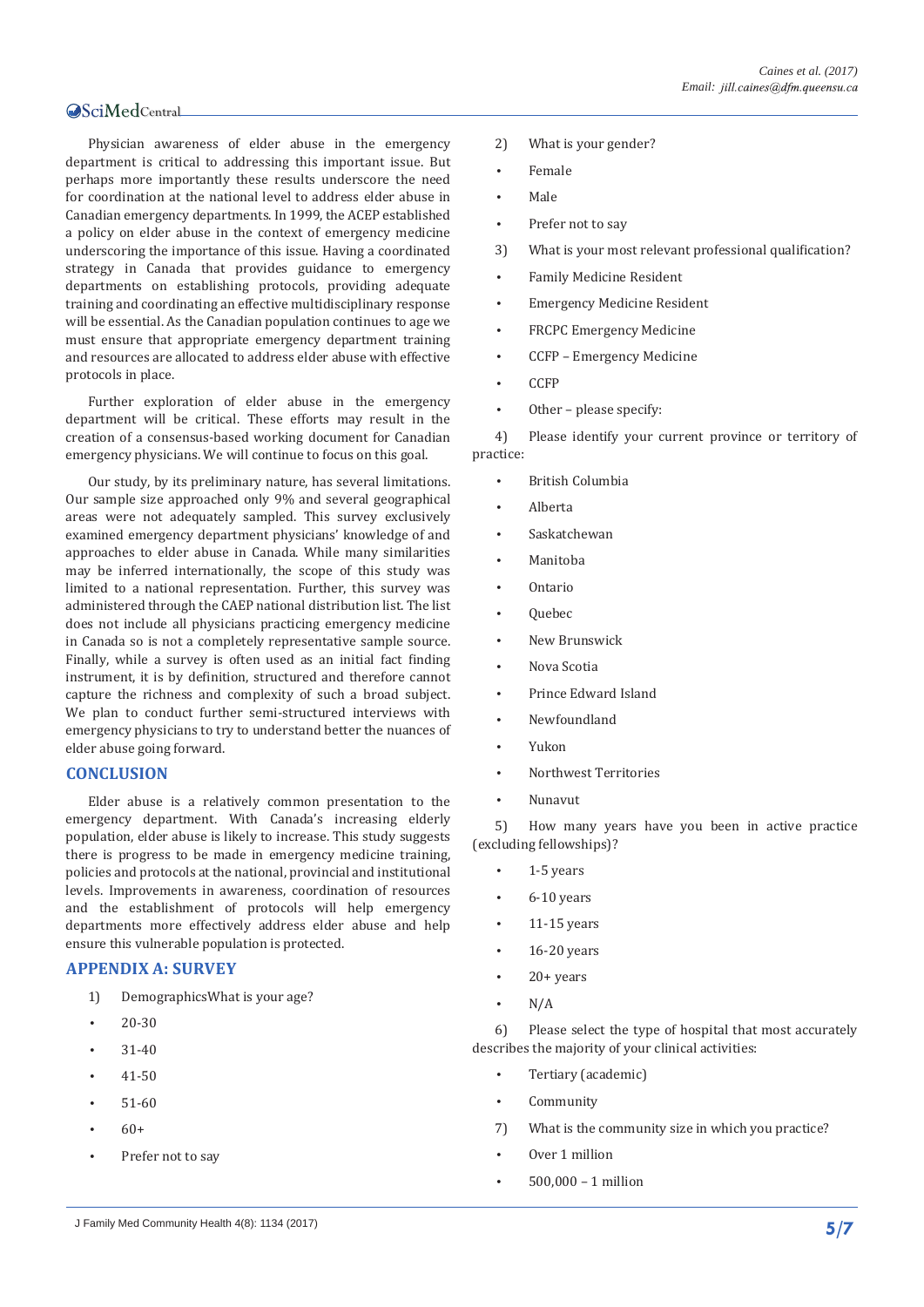- $100,000 500,000$
- $50,000 100,0000$
- $10,000 50,000$
- $5,000 10,000$
- $1,000 5,000$
- Under 1,000
- Don't know

#### **Elder Abuse Prevalence, Reporting**

Elder abuse is any action by someone in a relationship of trust that results in harm or distress to an older person. Neglect is a lack of action by that person in a relationship of trust with the same result. Commonly recognized types of elder abuse include physical, psychological and financial. Often, more than one type of abuse occurs at the same time. Abuse can be a single incident or a repeated pattern of behaviour.

8) How prevalent do you think elder abuse is in your community?

| Never | Rarely | Sometimes | Often | Always |
|-------|--------|-----------|-------|--------|

9) Have you seen a suspected case of elder abuse in your career?

- • Yes
- N<sub>0</sub>
- Not sure
- 10) Have you seen a suspected case in the past 12 months?
- • Yes
- $N<sub>0</sub>$
- Not sure
- 11) Have you seen a suspected case in the past 5 years?
- • Yes
- $No$

12) If so, approximately how many suspected cases of elder mistreatment have you evaluated in the preceding 5 years?

- $1 5$
- $6-10$
- $11 15$
- $16 20$
- $21 25$
- $2.5+$

13) Of the elder abuse you have seen what was the most frequent type?

- Financial abuse
- • Psychological abuse
- Physical abuse
- Sexual abuse
- **Neglect**
- 14) Where did it take place?
- • Home

Institutional setting such as a nursing home or adult day care facility

Not sure

15) When you suspect mistreatment, how often do you ask ED patients direct questions about it?

| Never | Rarely | Sometimes | )ften | Always |
|-------|--------|-----------|-------|--------|

16) Do you feel it should be a physician's responsibility to report suspected cases of abuse?

- $V_{\alpha}$
- $N<sub>0</sub>$
- 17) Have you reported suspected abuse to authorities?
- Yes
- $No$
- 18) If no, why (select all the apply)?
- Patient declined disclosure
- Mistreatment involved minor injuries or subtle signs
- Victim denied mistreatment
- Unsure how to report suspected cases
- Unclear about definitions of abuse and neglect
- Did not recognize mistreatment at the time of the visit
- Unaware of provincial reporting laws

Inadequate community resources to respond to identified cases

Physician-patient confidentiality issues

Mistreatment reported by other professionals (eg, police)

- • Patient admitted to hospital or long-term care facility
- Did not want to get legally involved
- Patient's responsibility to report mistreatment
- **Risks of liability**
- Patient did not consent
- Mistreatment occurred in nursing home

19) Does your ED have a written protocol for the reporting of elder mistreatment?

 $V_{\text{AC}}$